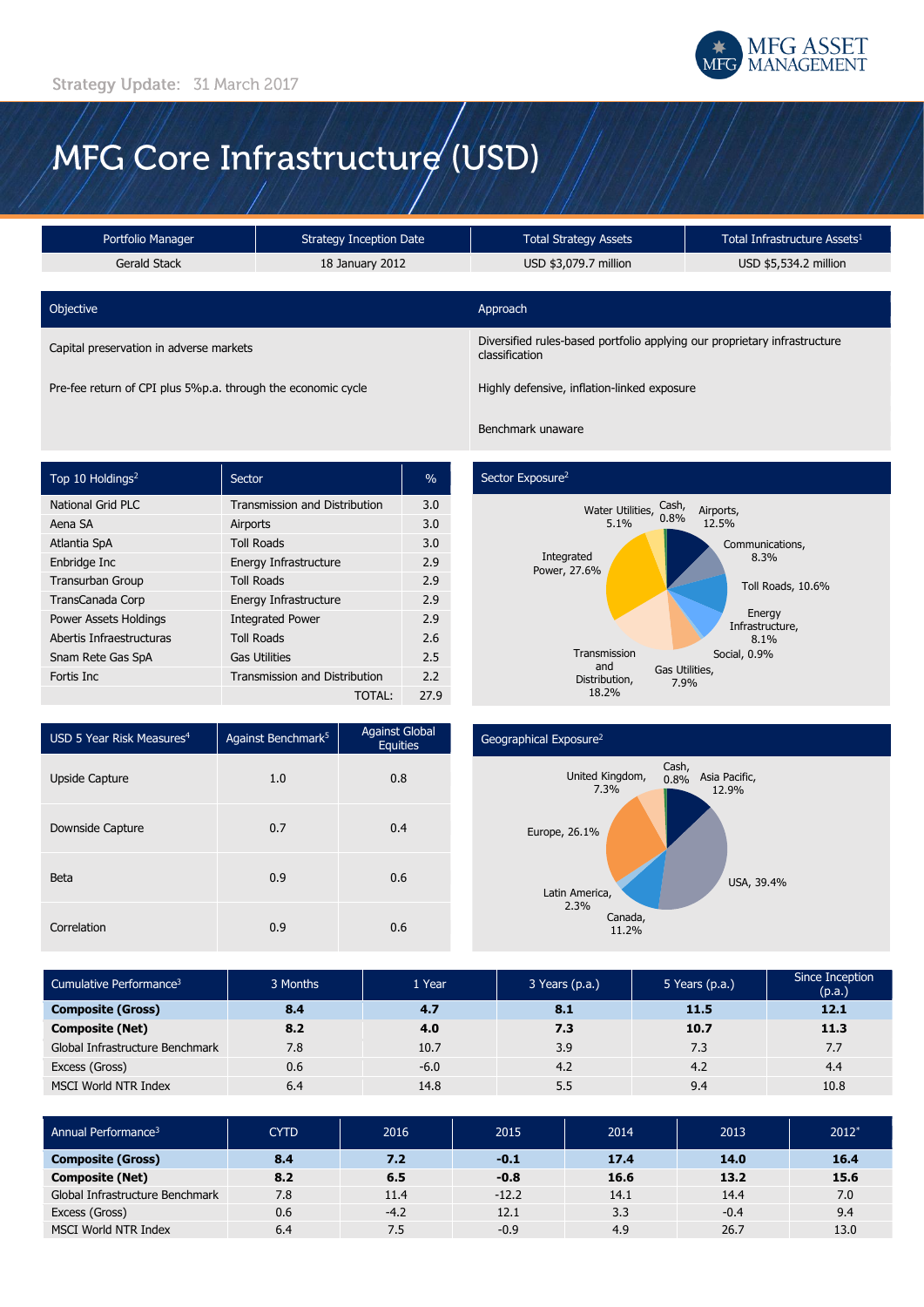1 Comprised of all Infrastructure Strategies.

2 The data is based on a representative portfolio for the strategy. Refer to the end of the document for further information. Sectors are internally defined. Geographical exposure is by domicile of listing. 3 Returns are for the Core Infrastructure Composite and denoted in USD. Performance would vary if returns were denominated in a currency other than USD. Refer to the GIPS Disclosure section below<br>for further information. C period under consideration. Actual fees may vary depending on, among other things, the applicable fee schedule and portfolio size. Fees are available upon request.<br>4 Risk measures are for the Core Infrastructure Composite

5 The Benchmark or Global Infrastructure benchmark is comprised of the following: from inception to 31 December 2014 the benchmark is UBS Developed Infrastructure & Utilities NTR Index and from<br>1 January 2015 onwards, the replaced on 1 January 2015 with the S&P Global Infrastructure NTR Index. \* Returns are only for part year.

#### **IMPORTANT NOTICE**

This material is being furnished to you to provide summary information regarding Magellan Asset Management Limited 'doing business as'/'trading as' MFG Asset Management ('MFG Asset<br>Management') and an investment fund or in tax, investment or other advice.

The investment program of the Strategy presented herein is speculative and may involve a high degree of risk. The Strategy is not intended as a complete investment program and is<br>suitable only for sophisticated investors w be volatile. The past performance of the Strategy is not necessarily indicative of future results and no person guarantees the performance of the Strategy or the amount or timing of any<br>return from it. There can be no assu Strategy or achieve its investment objective. The management fees, incentive fees and allocation and other expenses of the Strategy will reduce trading profits, if any, or increase losses. The Strategy will have limited liquidity, no secondary market for interests in the Strategy is expected to develop and there are restrictions on an investor's ability to withdraw and transfer interests in the Strategy. In making an investment decision, you must rely on your own examination of any offering documents relating to the Strategy.

No representation or warranty, express or implied, is made with respect to the correctness, accuracy, reasonableness or completeness of any of the information contained in this material. This information is subject to change at any time and no person has any responsibility to update any of the information provided in this material. MFG Asset Management will not be<br>responsible or liable for any losses, whet upon any part of the information contained in this material including trading losses, loss of opportunity or incidental or punitive damages.

This material is strictly confidential and is being provided to you solely for your information and must not be copied, reproduced, published, distributed, disclosed or passed to any other person at any time without the prior written consent of MFG Asset Management. Any trademarks, logos, and service marks contained herein may be the registered and unregistered<br>trademarks of their respective owners. Nothing the written permission of the owner.

United Kingdom - This material does not constitute an offer or inducement to engage in an investment activity under the provisions of the Financial Services and Markets Act 2000 (FSMA). This material does not form part of any offer or invitation to purchase, sell or subscribe for, or any solicitation of any such offer to purchase, sell or subscribe for, any shares, units or other type of investment product or service. This material or any part of it, or the fact of its distribution, is for background purposes only. This material has not been approved by a person authorised under the FSMA and its distribution in the United Kingdom and is only being made to persons in circumstances that will not constitute a financial promotion for the purposes of<br>section 21 of the FSMA as a result as it is to be strictly communicated only to 'investment professionals' as defined in Article 19(5) of the Financial Services and Markets Act 2000 (Financial Promotion) Order 2005 (FPO).

United States of America - This material is not intended as an offer or solicitation for the purchase or sale of any securities, financial instrument or product or to provide financial services. It is not the intention of MFG Asset Management to create legal relations on the basis of information provided herein. Where performance figures are shown net of fees charged to clients, the performance has been reduced by the amount of the highest fee charged to any client employing that particular strategy during the period under consideration. Actual fees may vary<br>depending on, among other things, the a

The Global Infrastructure Benchmark is comprised of the following: from inception to 31 December 2014 the benchmark is UBS Developed Infrastructure & Utilities Index Net Total Return and from 1 January 2015 the benchmark is S&P Global Infrastructure Net Total Return Index. The benchmark changed because UBS discontinued their index series.

The UBS Developed Infrastructure & Utilities Index Net Total Return is a market capitalisation weighted index that is designed to measure the equity performance of listed Infrastructure and Utility stocks. Index results assume the reinvestment of all distributions of capital gain and net investment income using a tax rate applicable to non-resident institutional investors who do not benefit from double taxation treaties.

The S&P Global Infrastructure Net Total Return Index is a market capitalisation weighted index that is designed to track 75 companies from around the world diversified across three infrastructure sectors energy, transportation and utilities. Index results assume the reinvestment of all distributions of capital gain and net investment income using a tax rate applicable to non-resident institutional investors who do not benefit from double taxation treaties.

#### **GLOBAL INVESTMENT PERFORMANCE STANDARDS (GIPS®) DISCLOSURE**

Magellan Asset Management Limited, doing business as MFG Asset Management in jurisdictions outside Australia and New Zealand, (MFG Asset Management) claims compliance with the Global Investment Performance Standards (GIPS ®)

For the purpose of complying with GIPS, the Firm is defined as all discretionary portfolios managed by MFG Asset Management.

The Global Core Infrastructure composite is a global strategy investing in strictly defined or "pure" infrastructure companies (typically 80-120). The filtered investment universe is comprised of stocks that 1. generate reliable income streams, 2. benefit from inflation protection and have an appropriate capital structure. The investment objective of the strategy is to minimise the risk of permanent capital loss; and achieve superior risk adjusted investment returns over the medium to long-term. The composite was created in February 2012.

To achieve investment objectives, the composite may also use derivative financial instruments including, but not limited to, options, swaps, futures and forwards. Derivatives are subject to the risk of changes in the market price of the underlying securities instruments, and the risk of the loss due to changes in interest rates. The use of certain derivatives may have a leveraging<br>effect, which may increase t

A list of composites and descriptions, as well as policies for valuing investments, calculating performance, and preparing compliant presentations are available upon request by emailing data@magellangroup.com.au

The representative portfolio is an account in the composite that closely reflects the portfolio management style of the strategy. Performance is not a consideration in the selection of the representative portfolio. The characteristics of the representative portfolio may differ from those of the composite and of the other accounts in the composite. Information regarding the<br>representative portfolio and the ot

COREUSD42825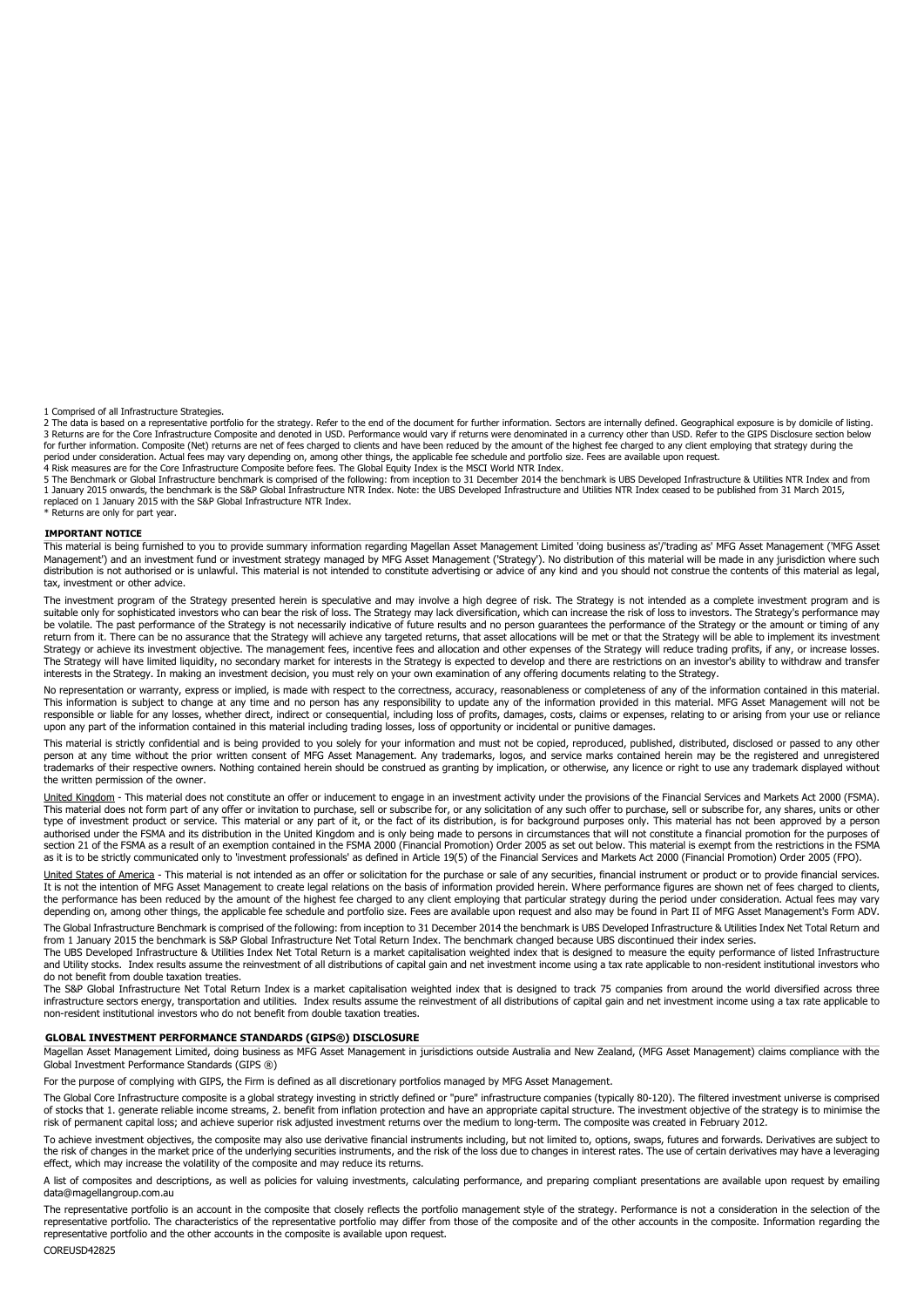# **Market Commentary**

Global infrastructure stocks outperformed global stocks during the March quarter when they rose for the fourth quarter in the past five. Global infrastructure funds outperformed after investors decided their decline over the December quarter in reaction to higher interest rates was overdone.

Global stocks, as measured by the MSCI World Index in USD, rose for a fourth consecutive quarter during the first three months of 2017 as US companies posted higher-than-expected earnings, President Donald Trump's pro-growth policies fanned optimism about the US economy and mainstream parties held off populists in the elections in the Netherlands. The S&P 500 Index and the Stoxx Europe Index each rose 5.5% over the quarter.

Global infrastructure stocks did even better to more than overturn their decline in the December quarter. Infrastructure stocks fell in the three months to December 31 after Trump's shock election victory sparked a jump in US bond yields on talk that his pro-growth agenda would boost the US economy. Infrastructure stocks are vulnerable in the short term to surges in interest rates because higher rates reduce their allure as socalled bond proxies. These are the stocks that are sought when interest rates are so low investors seek other securities with similar haven qualities to bonds.

A levelling in interest rates over the March quarter and views that infrastructure bonds are more immune to changes in interest rates over the longer term helped infrastructure stocks.

## **Strategy Commentary**

The portfolio recorded a positive return for the quarter while outperforming its benchmark.

Over the quarter, investments in integrated power, airports and toll roads contributed to returns while holdings in energy infrastructure and gas contributed little. On a geographical split, investments in the US and Europe contributed to returns while holdings in Asian stocks contributed little.

Over the quarter, OHL México, Fraport of Germany, American Tower and Transurban were among the best performing investments in the portfolio.

OHL México rallied 29.4% on a report that its parent intends to delist the company that invests in transport infrastructure. Fraport rose 18.1% after the airport operator said it expects passenger numbers at Frankfurt airport to rise 2% to 4% this year, and at least two analysts upgraded recommendations on the stock. American Tower gained 15.0% after it boosted 2017 earnings guidance on an expected US\$100 million gain in revenue and increased its quarterly distribution to 62 US cents a unit. Transurban jumped 13.1% after the toll-road operator lifted fiscal 2017 guidance on strong traffic, reported 11% revenue growth for the first-half of fiscal 2017 and signed a A\$460 million deal to extend a freeway in Virginia.

Over the quarter, investments in SCANA, Koninklijke Vopak of the Netherlands and Enbridge of Canada were among the negative performers in the portfolio.

SCANA fell 10.1% after Moody's Investors Service lowered the company's outlook to "negative" due to concerns that trouble surrounding the company SCANA contracted to install two nuclear reactors in the US will boost the cost of the projects. Vopak tumbled 8.9% after the tank terminal operator said 2017 earnings won't exceed 2016's profit ex-items of 822 million euros. Enbridge lost 0.5% after the oil pipeline network operator reported lower-than-expected adjusted earnings of 56 Canadian cents a share in the fourth quarter.

During the quarter, four securities were added to the portfolio. These included three North American regulated utilities and a communication tower operator. Two of the utilities were included because they now meet our rule that an investment must derive at least 75% of its earnings from what we define as infrastructure, while the third was added following an assessment post its IPO in 2015. The tower operator was included because it was finally converted to a REIT structure. One US regulated utility was removed from the portfolio after it was taken over.

Unless indicated, indices and stock price movements reflect changes in local currency.

# Topic in Focus - Why infrastructure stocks can withstand higher interest rates

The shock election of Donald Trump as US president sparked excitement that his pro-growth policies would reinvigorate the US economy. Talk these policies would be accompanied by faster inflation boosted US long-term interest rates by about 50 basis points over November. While Trump inspired a 14% rally in US equity markets that month, global infrastructure stocks fell 4% (as global equities overall rose 1.4%) because they were lumped among bond-proxy stocks that are considered to be vulnerable to higher rates.<sup>1</sup>

The term bond proxy is often used to describe any security with bond-like features that benefited in recent years when low or even below-zero bond yields tied to ultra-loose monetary policies forced investors to look elsewhere for higher-yielding but still-dependable returns. Many turned to the safest of stocks including infrastructure stocks. After all, a primary characteristic of the infrastructure asset class is that the regulatory frameworks governing essential services generally ensure fair and predictable returns for owners.

The outlook is for tighter monetary conditions and higher bond rates. The Federal Reserve has raised the cash rate three times in the past 16 months because the US economy is progressing towards full employment. Recent evidence suggests that the global economy is picking up and seems to be winning its battle against deflation. This prospect of higher bond rates is prompting concerns that infrastructure stocks are set to underperform.

If interest rates were to jump then history suggests that infrastructure stocks would be likely to lag. But experience has been that this is a short-term phenomenon. Over the longer term, the relationship between infrastructure assets and interest rates is muted – whether rates are rising or falling. Interest rates have less sway on infrastructure stocks than many might think because these businesses are generally insulated from the business cycle. If interest rates were to rise, infrastructure stocks would be likely to recover quickly in relative terms, the more so because higher interest rates are already factored into infrastructure valuations.

Infrastructure stocks are certainly more sensitive to interest rates these days than the energy, materials and consumer